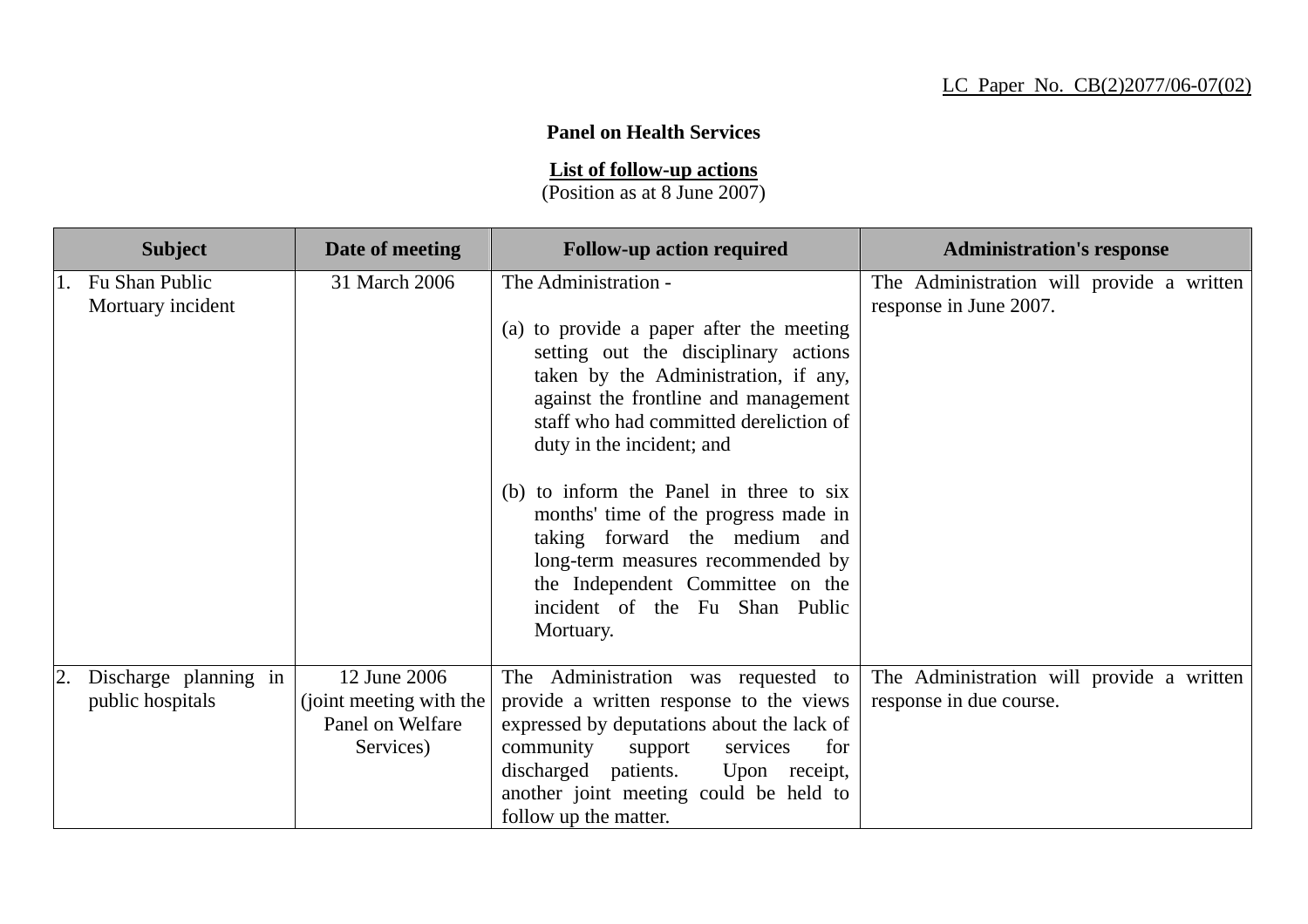|    | <b>Subject</b>                                                                               | Date of meeting  | <b>Follow-up action required</b>                                                                                                                                                 | <b>Administration's response</b>                                                                 |
|----|----------------------------------------------------------------------------------------------|------------------|----------------------------------------------------------------------------------------------------------------------------------------------------------------------------------|--------------------------------------------------------------------------------------------------|
| 3. | Mode of supply of<br>self-financed item (SFI)<br>drugs<br>in<br>public<br>hospitals          | 23 January 2007  | The Administration was requested to<br>provide the latest information on the<br>percentage of SFI drugs prescribed by HA<br>doctors to public patients.                          | The Administration's response was issued<br>vide LC Paper No. CB(2)1894/06-07 on 17<br>May 2007. |
|    | of<br>4. Review<br>the<br>Quarantine<br>and<br>Prevention of Disease<br>Ordinance (Cap. 141) | 12 February 2007 | The Administration was requested to<br>advise members in due course which<br>infections diseases would be added to the<br>list of notifiable diseases.                           | The Administration will provide a written<br>response in due course.                             |
|    | 5. Prevention and control<br>of HIV/AIDS                                                     | 12 March 2007    | The Administration was requested to<br>provide a response in writing to the<br>following -                                                                                       | The Administration will provide a written<br>response in June 2007.                              |
|    |                                                                                              |                  | (a) breakdown<br>of<br>the<br>programmes/projects supported by the<br>AIDS Trust Fund (ATF) by type and<br>amount involved in each of the past<br>five years;                    |                                                                                                  |
|    |                                                                                              |                  | (b) amount of funding for ATF for use in<br>the coming five years, as well as the<br>types of programmes/projects which<br>ATF intended to fund and the<br>percentage concerned; |                                                                                                  |
|    |                                                                                              |                  | (c) including AIDS patients, people who<br>were HIV positive and frontline AIDS<br>workers on the Advisory Council on<br>AIDS; and                                               |                                                                                                  |
|    |                                                                                              |                  | (d) providing free HIV testing service to<br>non-local sex workers.                                                                                                              |                                                                                                  |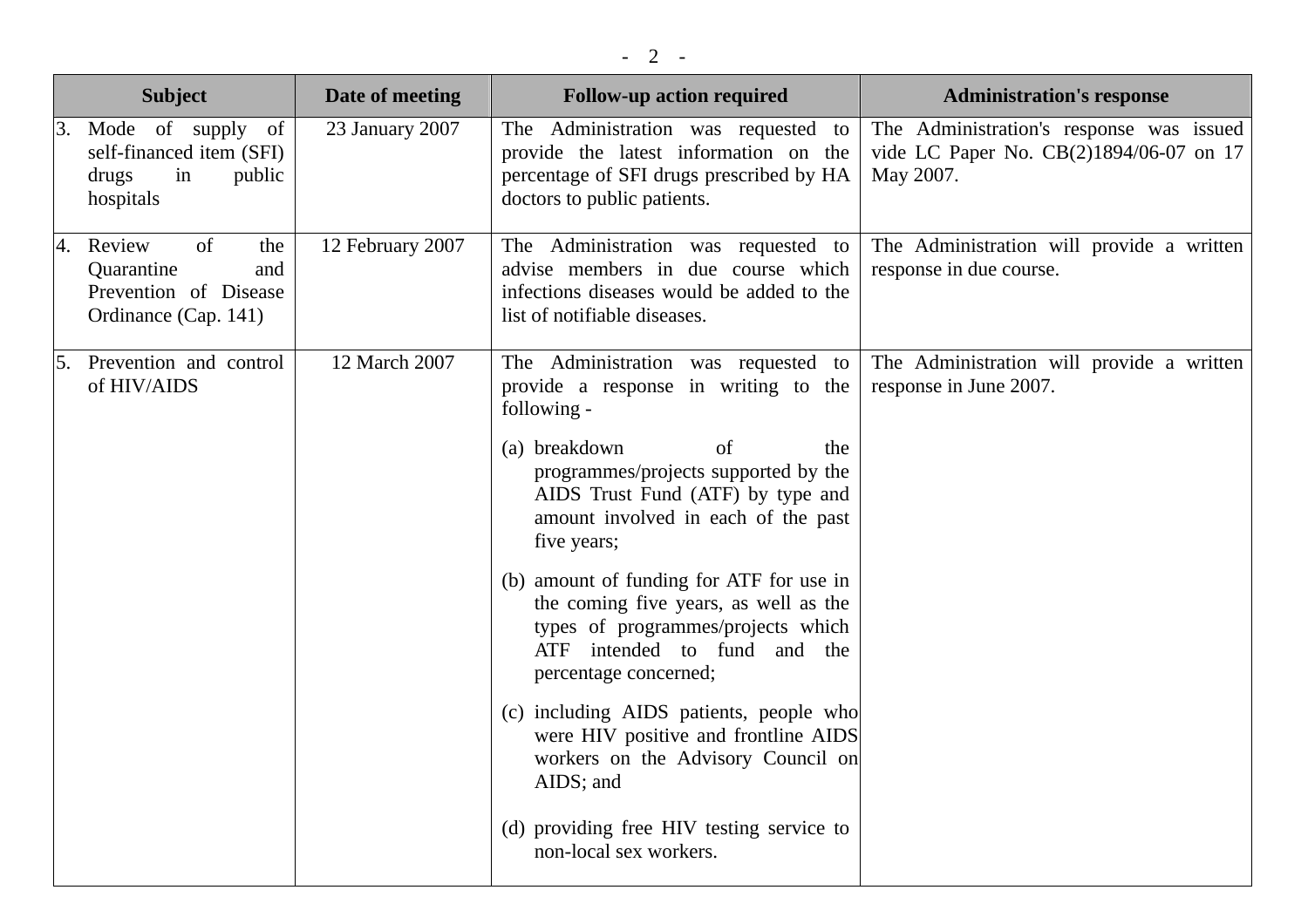| <b>Subject</b>                                            | Date of meeting    | <b>Follow-up action required</b>                                                                                                                                                                                                                                                                                                                                                                                                                                                                                                                                                                                                                              | <b>Administration's response</b>                                                                     |
|-----------------------------------------------------------|--------------------|---------------------------------------------------------------------------------------------------------------------------------------------------------------------------------------------------------------------------------------------------------------------------------------------------------------------------------------------------------------------------------------------------------------------------------------------------------------------------------------------------------------------------------------------------------------------------------------------------------------------------------------------------------------|------------------------------------------------------------------------------------------------------|
| 6. Regulation of "Health<br>Maintenance<br>Organisations" | 12 March 2007      | The Administration was requested to<br>provide comments received by the<br>Government's Working Group on the<br>medical director concept.                                                                                                                                                                                                                                                                                                                                                                                                                                                                                                                     | The Administration's response was issued<br>vide LC Paper No. CB(2)2096/06-07(01) on<br>6 June 2007. |
| Rationalisation<br>public hospital services               | of<br>2 April 2007 | The Administration was requested<br>to<br>provide the following information -<br>(a) bed-to-population ratio; health care<br>professional-to-population<br>ratio;<br>funding allocation for 2007-2008;<br>utilisation rates of various hospital<br>services and their associated median<br>waiting time; and types and capacities<br>of ambulatory and community care<br>services provided to day patients, in<br>each of the seven hospital clusters;<br>(b) re-organisation of services undertaken<br>in the past and its impact, if any, on<br>the districts served; and<br>(c) cross-cluster utilisation of hospital<br>services in the past three years. | The Administration will provide a written<br>response in due course.                                 |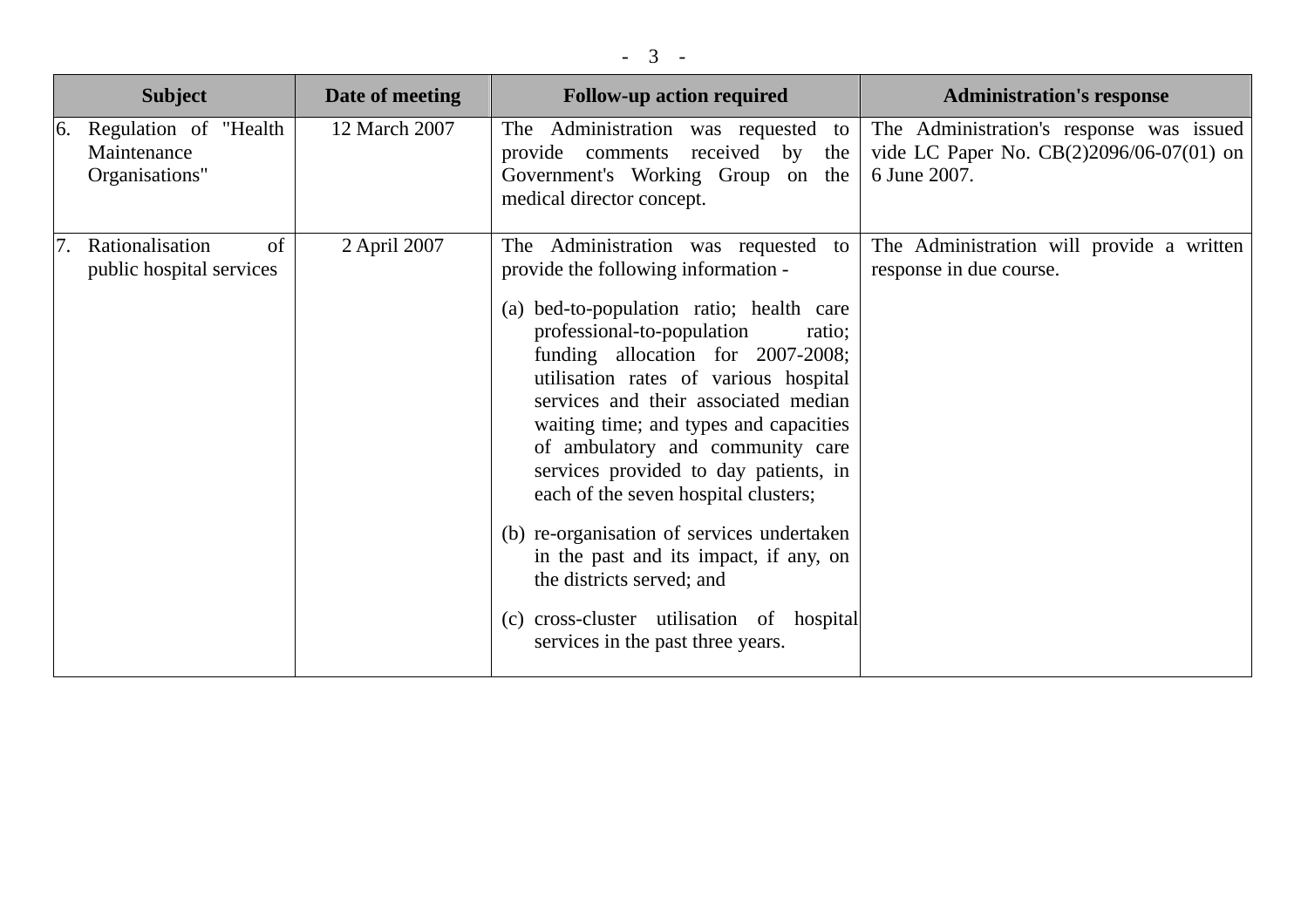| <b>Subject</b>                                                                     | Date of meeting | <b>Follow-up action required</b>                                                                                                                                                                                                                                                                                                                                                                                                                                                                                                       | <b>Administration's response</b>                                                                                                                                    |
|------------------------------------------------------------------------------------|-----------------|----------------------------------------------------------------------------------------------------------------------------------------------------------------------------------------------------------------------------------------------------------------------------------------------------------------------------------------------------------------------------------------------------------------------------------------------------------------------------------------------------------------------------------------|---------------------------------------------------------------------------------------------------------------------------------------------------------------------|
| Private patient services<br>at public hospitals and<br>fee-sharing<br>arrangements | 2 April 2007    | The Administration/HA was requested to<br>discuss with the two universities with<br>medical faculties on ways to ensure that<br>private patient fees received by the two<br>universities were<br>properly recorded,<br>charged and audited for incorporating into<br>HA's billing system and revert to the<br>Panel. The Administration /HA agreed to<br>report the results of HA's review of the<br>billing system to the Panel when they<br>became available in about three months'<br>time.                                         | The Administration will report back to the<br>Panel when the results of HA's review are<br>available.                                                               |
| Mortuaries<br>in public<br>hospitals                                               | 16 April 2007   | The Administration was requested<br>to<br>provide a response in writing to the<br>following -<br>(a) how prevalent was the storing of two<br>deceased bodies in the same mortuary<br>compartment in and at which HA<br>mortuaries;<br>(b) interim contingency measures to tackle<br>the problem of inadequate capacity of<br>HA mortuaries such as constructing<br>temporary mortuaries; and<br>(c) a detailed plan and timetable on<br>addressing the capacity problem of<br>HA mortuaries to meet demand in the<br>next 10-15 years. | The Administration's response has been<br>incorporated in the paper (LC Paper No.<br>$CB(2)2077/06-07(04))$ issued to the Panel for<br>its meeting on 11 June 2007. |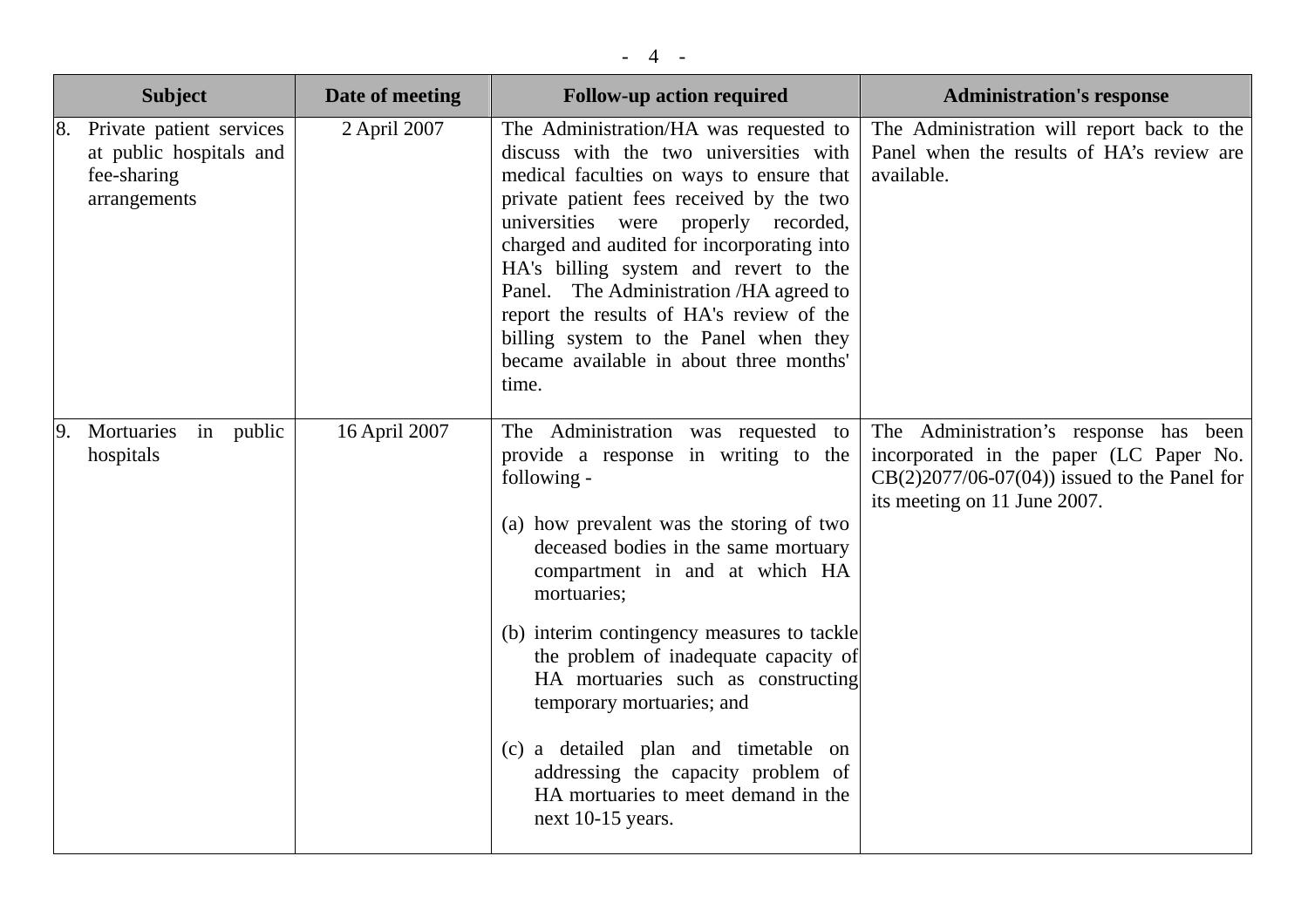| <b>Subject</b>                                                                                                                             | Date of meeting | <b>Follow-up action required</b>                                                                                                                                                                                                                                                                                                                                                                                                                                                                                                                               | <b>Administration's response</b>                                                                                                                                                                      |
|--------------------------------------------------------------------------------------------------------------------------------------------|-----------------|----------------------------------------------------------------------------------------------------------------------------------------------------------------------------------------------------------------------------------------------------------------------------------------------------------------------------------------------------------------------------------------------------------------------------------------------------------------------------------------------------------------------------------------------------------------|-------------------------------------------------------------------------------------------------------------------------------------------------------------------------------------------------------|
| 10. Further discussion on<br>the obstetric service<br>charge for non-eligible<br>persons whose spouses<br>Hong<br>Kong<br>are<br>residents | 30 April 2007   | The Administration was requested to<br>provide a written response to the motion<br>passed by the Panel at the meeting on 16<br>April 2007 by early June 2007 at the<br>latest. The wording of the motion reads<br>as follows -                                                                                                                                                                                                                                                                                                                                 | The effectiveness of the new obstetric service<br>arrangements (including the obstetric service<br>package<br>charge)<br>and<br>complementary<br>immigration measures are being closely<br>monitored. |
|                                                                                                                                            |                 | "本委員會對於衞生福利及食物局及醫院<br>管理局於今年 2 月初推行公立醫院內地<br>孕婦的新收費政策(39,000元/48,000元)<br>未有考慮對港人家庭(即父親爲香港居民<br>而母親爲準來港婦女之家庭)的影響表示<br>遺憾,並要求當局豁免港人家庭按新收費<br>政策繳費。"                                                                                                                                                                                                                                                                                                                                                                                                             |                                                                                                                                                                                                       |
|                                                                                                                                            |                 | (Translation)                                                                                                                                                                                                                                                                                                                                                                                                                                                                                                                                                  |                                                                                                                                                                                                       |
|                                                                                                                                            |                 | "That this Panel expresses regret that the<br>obstetric<br>package<br>charge<br>new<br>$(\$39,000/\$48,000)$ implemented by the<br>Health, Welfare and Food Bureau and the<br>Hospital Authority in early February this<br>year for Mainland women giving birth in<br>public hospitals has failed to take into<br>account its impact on Hong Kong families<br>(i.e. those with the father being a Hong<br>Kong resident and the mother a Two-way<br>Permit holder), and urges the Government<br>to exempt these families from the new fee<br>charging policy." |                                                                                                                                                                                                       |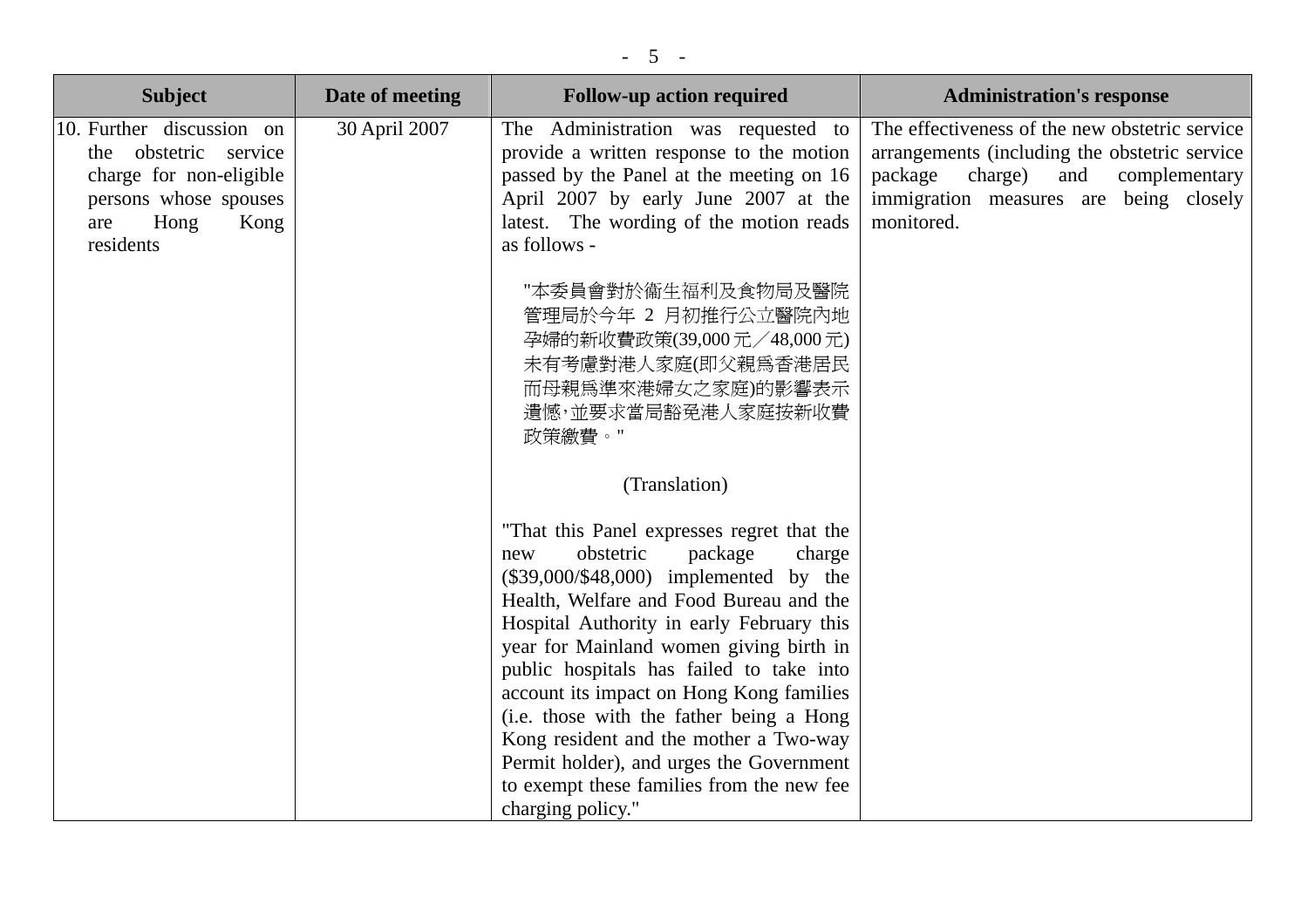| <b>Subject</b>                                                                                    | Date of meeting | <b>Follow-up action required</b>                                                                                                                                                                                                                                                                                                                                                                                                                                                                                                                                                                                                                                                                  | <b>Administration's response</b>                                                                                 |
|---------------------------------------------------------------------------------------------------|-----------------|---------------------------------------------------------------------------------------------------------------------------------------------------------------------------------------------------------------------------------------------------------------------------------------------------------------------------------------------------------------------------------------------------------------------------------------------------------------------------------------------------------------------------------------------------------------------------------------------------------------------------------------------------------------------------------------------------|------------------------------------------------------------------------------------------------------------------|
| 11. Development<br><sub>of</sub><br>medicine<br>Chinese<br>clinics (CMCs) in the<br>public sector | 14 May 2007     | information on the distribution of public<br>CMCs as well as non-profiting-making<br><b>CMCs</b><br>by<br>non-governmental<br>run<br>organizations by district.                                                                                                                                                                                                                                                                                                                                                                                                                                                                                                                                   | The Administration was requested to provide The Administration will provide a written<br>response in due course. |
| 12. Progress<br>report<br>on<br>registration of Chinese<br>medicine<br>practitioners<br>(CMP)     | 14 May 2007     | The Administration was requested -<br>(a) to provide information on why the<br>following two part-time undergraduate<br>degree courses in Chinese medicine<br>failed to fulfil the requirements of<br>recognised courses stipulated by the<br><b>Chinese Medicine Practitioners Board</b><br>(Practitioners Board) -<br>(i) part-time undergraduate course in<br>Chinese Medicine offered by the<br>University of Xiamen and the Li<br>Ka Shing Institute of Professional<br>and Continuing Education, the<br>Open University of Hong Kong;<br>and<br>(ii) part-time degree course in Chinese<br>Medicine<br>offered<br>by<br>Jinan<br>University and the Hong Kong<br>College of Technology; and | The Administration will provide a written<br>response in the third quarter of 2007.                              |